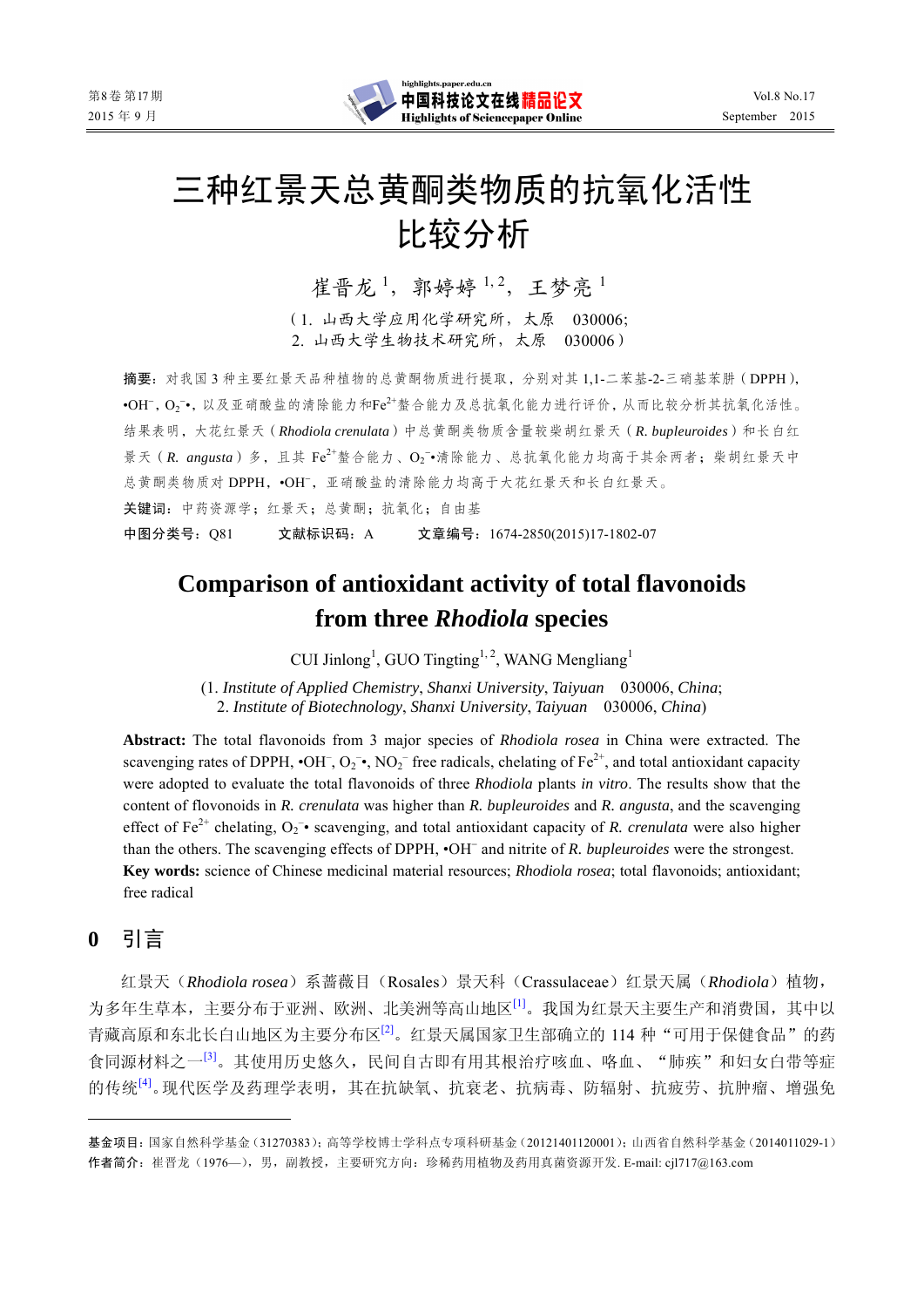疫力等方面有着独特作用<sup>[5~6]</sup>,被认为是一种具有重要发展前景的环境适应源性药物<sup>[7]</sup>和保健食品资源<sup>[8]</sup>。

张彧等<sup>[9]</sup>、刘海英等<sup>[3]</sup>证明红景天提取物在•OH<sup>–</sup>体系和 O<sub>2</sub><sup>-</sup>•体系中均有很好的抗氧化能力,且对后 者的清除能力大于前者, 铁离子还原法测得的总抗氧化值大于 2.35 mmol/g, DPPH 清除率大于 85%. 毛 绍春等<sup>[10]</sup>通过光度法和香烟烟气自由基检测法对红景天提取物的抗氧化性能进行研究, 首次发现红景 天能够较好地抑制油脂过氧化、降低香烟烟气自由基,表明其具有较强的抗氧化能力。同时,动物实验 也表明,红景天具有抗氧化、提高机体耐缺氧的能力[11~12]。

大花红景天(*R. crenulata*)、柴胡红景天(*R. bupleuroides*)和长白红景天(*R. angusta*)是我国青藏 高原和长白山地区最重要的品种代表。由于其地理生长条件的不同,其抗氧化成分的含量和能力存在很 大差异。这里通过提取它们的总黄酮类物质,采用 6 种方法对其抗氧化能力进行综合评价,通过比较 3 个 主要消费品种之间的差异,为医疗、保健、食品等行业中的使用提供数据参考。

# **1** 材料与方法

#### **1.1** 材料与试剂

大花红景天(*R. crenulata*)和柴胡红景天(*R. bupleuroides*)于 2012 年 9 月采集于西藏米拉山口 (E92°22′50",N29°11′25"),长白红景天(*R. angusta*)于 2012 年 5 月采集于吉林长白山(E128°08′17", N44°11′20"),由崔晋龙博士鉴定,标样保藏于山西大学应用化学研究所。

DPPH 购于梯希爱(上海)化成工业发展有限公司; Ferrozine 购于阿法埃莎(天津)化学有限公司; 总抗氧化能力(total antioxidant capacity, T-AOC)试剂盒购于南京建成生物工程研究所;其他试剂均为 国产分析纯。

#### **1.2** 仪器与设备

CS/50CXII 型高速冷冻离心机(日本 Hitachi 公司); UV-2450 型紫外-可见分光光度计(日本岛津公 司);HEI-VAP/LR20 旋转蒸发仪(德国 Heidolph 公司)。

#### **1.3** 方法

#### **1.3.1** 样品中总黄酮类物质的提取与含量测定

将 3 种红景天材料在避光、通风、阴凉环境下自然晾干,粉碎过 3 号筛。精确称取后置于具塞锥形 瓶, 按料:液(质量:体积)为 1:20 加入 75%乙醇浸泡 30 min,超声提取 20 min, 在转速 4 000 r/min 条件 下,离心 10 min,上清液于 45℃,8×10<sup>3</sup> Pa 条件下旋转蒸发浓缩,得浓缩物,称重。加无菌去离子水 使浓度为 6.0 g/L,作为总黄酮类物质粗提物样液。另配制同浓度维生素 C(vitamin C,VC)及 EDTA-2Na 作为阳性对照。

总黄酮类物质的定量分析是以芦丁为标准品,建立标准曲线。取 6只 10 mL 比色管,分别加入 0.20 g/L 芦丁对照品溶液 0,1.0,2.0,3.0,4.0,5.0 mL,每隔 6 min 依次加入 5%亚硝酸钠溶液 0.3 mL,10%硝酸 铝溶液 0.3 mL, 10%氢氧化钠溶液 4.0 mL. 最后用无菌去离子水定容至 10 mL, 摇匀。15 min 后在 510 nm 处测定其吸光值。

#### **1.3.2 DPPH** 自由基清除能力的测定

采用 LIU 等 $^{[13]}$ 的方法, 向比色管中分别移取 2 mL 样液、4 mL 50 mg/L 的 DPPH, 摇匀, 在黑暗条 件下,37℃反应 30 min,于 517 nm 处测定 OD 值 *Ai*. 每个样品平行测定 3 次,取平均值。以 VC 作阳性 对照,DPPH 的甲醇溶液作空白对照(*A*0)。根据下列公式计算样品对 DPPH 自由基的清除率: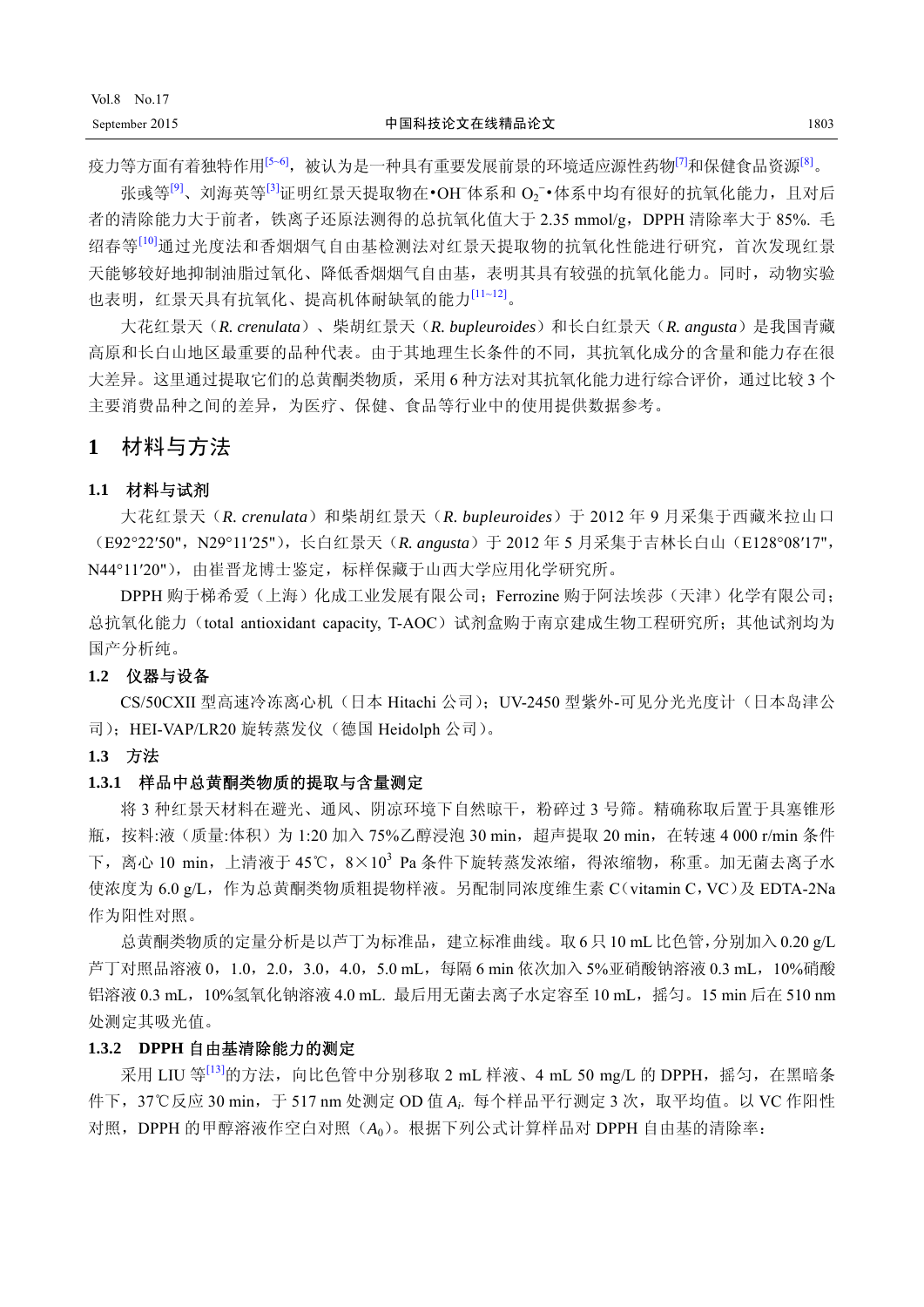$\mathbf{0}$ **DPPH**自由基清除率(%)=  $\frac{A_0 - A_i}{A_0} \times 100$ .

## **1.3.3 •OH–** 自由基清除能力测定

根据 WU 等<sup>[14]</sup>的方法测定。依次将 20 mmol/L 水杨酸钠溶液 0.6 mL, 1.5 mmol/L 硫酸亚铁溶液 2 mL, 样液 1 mL 加入比色管中, 混匀, 加入 6 mmol/L 过氧化氢溶液 1.4 mL, 充分振荡。37℃反应 1 h, 于 510 nm 处测定 OD 值 A<sub>i</sub>. 每个样品平行测定 3 次, 取平均值。以 VC 作阳性对照, 以蒸馏水作空白对照 (A<sub>0</sub>)。 根据下列公式计算样品对•OH– 的清除率:

• OH<sup>-</sup>清除率 (%) = 
$$
\frac{A_0 - A_i}{A_0} \times 100
$$
.

#### **1.3.4 Fe2+**螯合能力测定

采用 Ferrozine 比色法[15]。分别移取 1 mL 样品溶液于不同试管,依次加入 3.7 mL 55%乙醇、0.1 mL 2 mmol/L FeCl2 和 0.2 mL 5 mmol/L Ferrozine,振荡混匀,室温下静置 20 min. 于 562 nm 处测定 OD 值 *Ai*. 每个样品平行测定 3 次,取平均值。以 EDTA-2Na 作阳性对照,以 55%乙醇作空白对照(*A*0)。根 据下列公式计算样品的 Fe2+螯合能力:

Fe<sup>2+</sup> 
$$
\frac{1}{2}
$$
  $\bigoplus$   $f(\frac{1}{2})$   $(\frac{9}{2}) = \frac{A_0 - A_i}{A_0} \times 100.$ 

# 1.3.5 O<sub>2</sub><sup>-</sup>•清除能力测定

参照邻苯三酚自氧化法[16]。分别移取 3 mL pH 值为 8.2 的 Tris-HCl 缓冲溶液、1 mL 0.2 mmol/L 四氮 唑蓝(nitroblue, NBT)溶液、1 mL 样品溶液、1 mL 10 mmol/L 邻苯三酚溶液至比色管中,摇匀后用蒸 馏水稀释至 10 mL, 37℃水浴反应 4 min, 加入 0.5 mL 10 mol/L HCl 以终止反应, 于 536 nm 处测定 OD 值 A<sub>i</sub>. 每个样品平行测定 3 次, 取平均值。以 VC 作阳性对照, 以 80%乙醇作空白 (Ab)同时测定不加 NBT 体系的 OD 值 A<sub>0</sub>. 根据下列公式计算样品的 O<sub>2</sub><sup>-</sup>•清除率:

$$
O_2^-\bullet
$$
  $\ddot{\mathcal{F}}$   $(\frac{9}{6}) = \left(1 - \frac{A_i - A_0}{A_b - A_0}\right) \times 100.$ 

#### **1.3.6** 亚硝酸盐清除能力测定

按照表 1 依次加入各试剂,反应完全后于 538 nm 处测 定 OD 值 A<sub>i</sub>. 每个样品平行测定 3 次, 取平均值。以 VC 作 阳性对照,以蒸馏水作空白对照(*A*0)。根据下列公式计算 样品的亚硝酸盐清除率:

$$
\mathbf{1} \mathbf{1} \mathbf{1} \mathbf{1} \mathbf{1} \mathbf{1} \mathbf{1} \mathbf{1} \mathbf{1} \mathbf{1} \mathbf{1} \mathbf{1} \mathbf{1} \mathbf{1} \mathbf{1} \mathbf{1} \mathbf{1} \mathbf{1} \mathbf{1} \mathbf{1} \mathbf{1} \mathbf{1} \mathbf{1} \mathbf{1} \mathbf{1} \mathbf{1} \mathbf{1} \mathbf{1} \mathbf{1} \mathbf{1} \mathbf{1} \mathbf{1} \mathbf{1} \mathbf{1} \mathbf{1} \mathbf{1} \mathbf{1} \mathbf{1} \mathbf{1} \mathbf{1} \mathbf{1} \mathbf{1} \mathbf{1} \mathbf{1} \mathbf{1} \mathbf{1} \mathbf{1} \mathbf{1} \mathbf{1} \mathbf{1} \mathbf{1} \mathbf{1} \mathbf{1} \mathbf{1} \mathbf{1} \mathbf{1} \mathbf{1} \mathbf{1} \mathbf{1} \mathbf{1} \mathbf{1} \mathbf{1} \mathbf{1} \mathbf{1} \mathbf{1} \mathbf{1} \mathbf{1} \mathbf{1} \mathbf{1} \mathbf{1} \mathbf{1} \mathbf{1} \mathbf{1} \mathbf{1} \mathbf{1} \mathbf{1} \mathbf{1} \mathbf{1} \mathbf{1} \mathbf{1} \mathbf{1} \mathbf{1} \mathbf{1} \mathbf{1} \mathbf{1} \mathbf{1} \mathbf{1} \mathbf{1} \mathbf{1} \mathbf{1} \mathbf{1} \mathbf{1} \mathbf{1} \mathbf{1} \mathbf{1} \mathbf{1} \mathbf{1} \mathbf{1} \mathbf{1} \mathbf{1} \mathbf{1} \mathbf{1} \mathbf{1} \mathbf{1} \mathbf{1} \mathbf{1} \mathbf{1} \mathbf{1} \mathbf{1} \mathbf{1} \mathbf{1} \mathbf{1} \mathbf{1} \mathbf{1} \mathbf{1} \mathbf{1} \mathbf{1} \mathbf{1} \mathbf{1} \mathbf{1} \mathbf{1} \mathbf{1} \mathbf{1} \mathbf{1} \mathbf{1} \mathbf{1} \mathbf
$$

#### **1.3.7 T**-**AOC** 测定

采用T-AOC试剂盒测定T-AOC. 本实验定义在37℃时, 每分钟每毫升待测液使反应体系的 OD 值每增加 0.01 时, 为一个 T-AOC 单位(U)。每个样品平行测定 3 次, 取平均值。以 VC 作阳性对照。根据下列公式计算样品的 T-AOC:

\n
$$
\dot{B} \cdot \dot{B} = \frac{A_i - A_0}{0.01} \div 30 \times \frac{6 \times 8}{12 \times 1} \div 6 \times 12,
$$
\n

#### 表 **1** 亚硝酸盐清除能力测定方法

| Tab. 1 Methods of scavenging effect of nitrite |                             |
|------------------------------------------------|-----------------------------|
| 试剂                                             | 体积/mL                       |
| 5 mg/L 亚硝酸钠                                    | 3                           |
| 柠檬酸-磷酸氢二钠缓冲液 (pH=3.0)                          | 5                           |
| 样液                                             | 2                           |
| 37℃水浴反应 15 min                                 |                             |
| 0.4%对氨基苯磺酸                                     | $\mathcal{D}_{\mathcal{A}}$ |
| 室温静置 3~5 min                                   |                             |
| 0.2%盐酸萘乙二胺                                     | 1                           |
| 静置 15 min                                      |                             |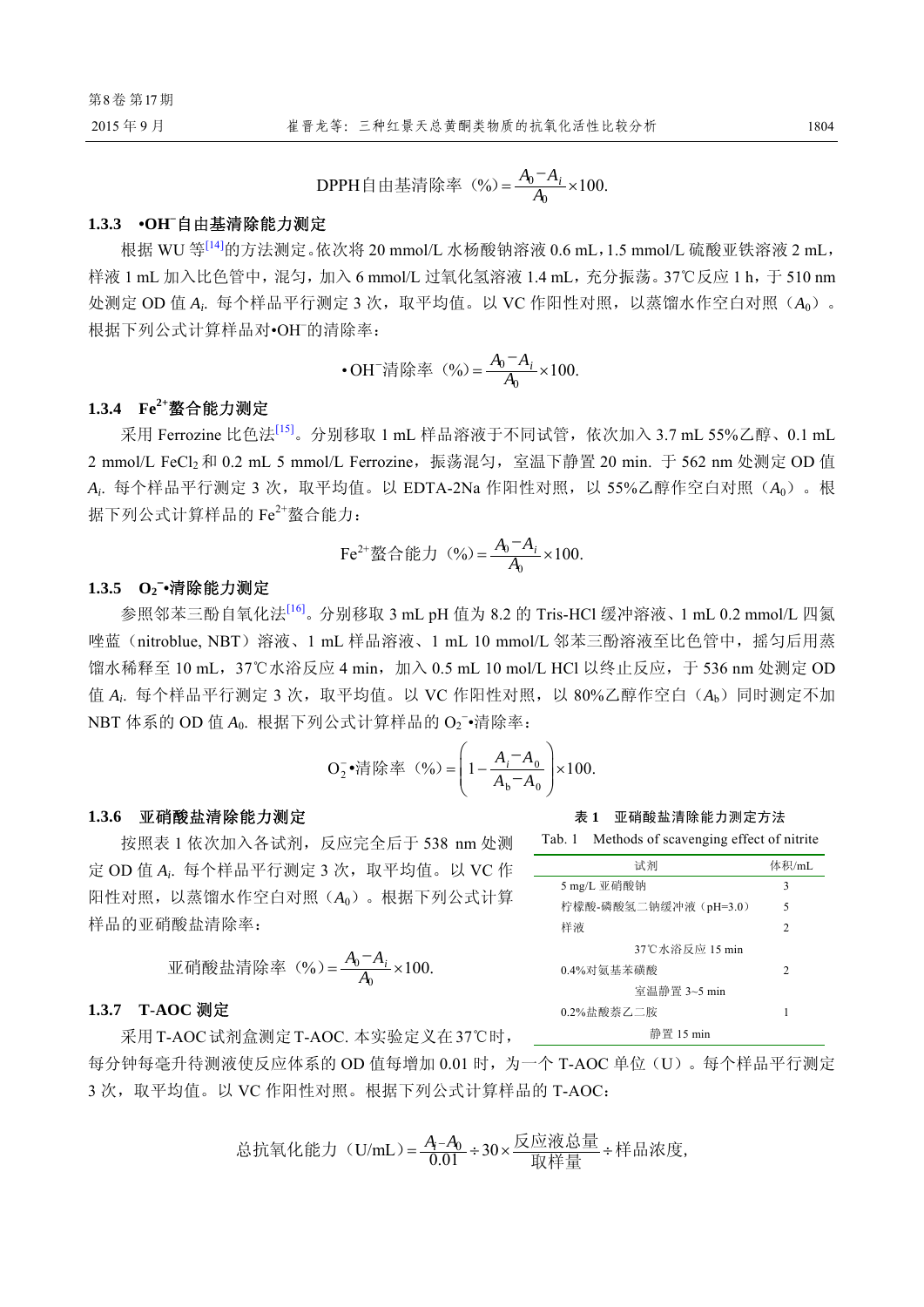其中,*A*<sup>0</sup> 为空白对照的 OD 值,*Ai* 为加有样品或阳性对照后的 OD 值。

# **2** 结果与分析

## **2.1** 样品中总黄酮类物质的含量

以芦丁为标准品建立标准曲线,校准曲线方程为 y=8.238 19x-0.009 5, R<sup>2</sup>=0.999 3, 曲线如图 1a 所 示。在此基础上,测定大花红景天、柴胡红景天、长白红景天黄酮粗提液的 OD 值, 测定波长为 510 nm. 根据 OD 值及标准曲线获得 3 种植物的总黄酮含量数据。结果表明,3 个不同品种的总黄酮含量差别较 大,其中柴胡红景天的总黄酮含量最高,为(106.30±0.34)mg/g;其次为大花红景天,其含量为 (102.15±0.16)mg/g;长白红景天含量最低,约等于前二者的 1/2,为(62.52±0.20)mg/g,具体如图 1b 所示。



#### **2.2** 抗氧化能力测定结果

以 3 种植物的黄酮粗提液为基础,进行抗氧化能力的测定。DPPH 自由基清除实验结果(如图 2 所 示)表明,3 个红景天品种均表现出较强的 DPPH 自由基清除活性。其中,柴胡红景天黄酮粗提物的清 除率最高,达到 90.81%;其次是大花红景天和长白红景天,分别为 89.64%和 83.51%, 三者间差异性极 显著(*P*<0.01)。但它们的清除率略低于阳性对照 VC 的清除率 97.50% .

3 种植物的黄酮粗提液对•OH<sup>-</sup>的清除实验表明, 3 种植物清除•OH<sup>-</sup>自由基的能力总体较弱, 均远低 于阳性对照 VC 的清除率 59.55%. 相对来讲,柴胡红景天黄酮粗提液清除率最高,为 43.95%;其次为长 白红景天和大花红景天,分别为 37.79%和 34.29%,三者间差异性极显著(*P*<0.01)。

 $\mathrm{Fe}^{2+}$ 螯合能力实验中,3 种植物的黄酮粗提物的 $\mathrm{Fe}^{2+}$ 螯合能力均较低,大花红景天和长白红景天的螯 合能力相对较强,分别为 63.49%和 61.24%, 两者间无显著性差异。柴胡红景天 Fe<sup>2+</sup>螯合能力最差, 仅 为 44.58%. 而阳性对照 EDTA-2Na 的 Fe<sup>2+</sup>螯合能力高达 99.32%, 分别是三者的 1.56, 1.62, 2.23 倍。

O2 ·清除能力测定实验结果表明,大花红景天、柴胡红景天的黄酮粗提液对 O2 ·的清除率较高, 分别 达到 92.91%和 91.12%,两者间无显著性差异,但二者均低于阳性对照 VC 的清除率 97.29%. 长白红 景天的黄酮粗提液清除能力最弱,为 88.07%.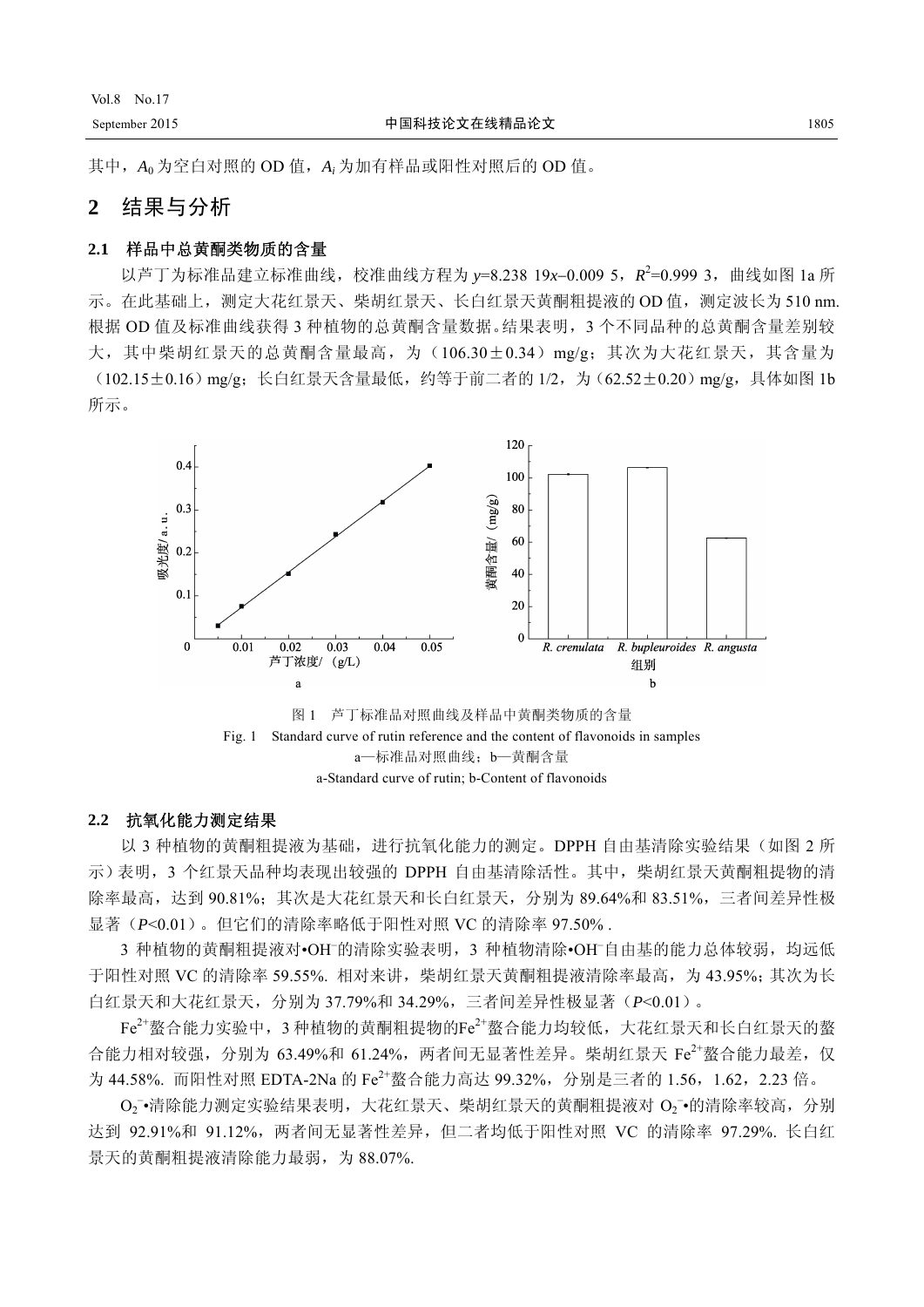

图 2 不同品种红景天各抗氧化能力实验测定结果 Fig. 2 Antioxidant capacity of different kinds of *Rhodiola*

亚硝酸盐的清除能力测定实验表明,对亚硝酸盐的清除能力最强的是柴胡红景天黄酮粗提液,清除 率达到 89.26%; 其次是大花红景天, 清除率为 87.90%, 两者间无显著性差异; 长白红景天的清除率最 低,为 78.25%. 3 种植物的亚硝酸盐清除能力显著高于阳性对照 VC 清除率 11.68%, 分别高达阳性对照 VC 的 7.64, 7.53, 6.70 倍。

在 T-AOC 实验中,3 种植物黄酮粗提液的总抗氧化能力略有差距,其中大花红景天的总抗氧化能力 最高,达到 1 237.06 U/mL;长白红景天和柴胡红景天黄酮粗提液的总抗氧化能力为 880.40 U/mL 和 832.46 U/mL,三者间差异性极显著(*P*<0.01),而且它们的总抗氧化能力均大于阳性对照 VC 的总抗氧化 能力 793.17 U/mL.

# **3** 讨论与结论

红景天是我国传统藏药之一,全球共计90余种,73种分布于我国,其中包括2个亚种,7个变种<sup>[17]</sup>。 目前,人们以红景天为原料开发出了注射液、胶囊、口服液、饮料、保健品、化妆品等数十种产品。然而 不同的生长地域、自然环境导致红景天不同品种间抗氧化能力各有差异,在临床使用和作为食品添加剂 等使用中效果不同。本实验选取了 3 种主要红景天作为实验对象, 其中, 大花红景天为我国《药典》<sup>[18]</sup> 指定的唯一基源药用植物,它与柴胡红景天同为西藏民间使用量最大的药材品种;而长白红景天为我国 东北地区交易量最大的品种之一,也是我国红景天种植面积最大的品种之一。它们在我国红景天药材的 使用中均扮演着重要角色。研究将这 3 个品种的总黄酮类物质进行提取,比较其抗氧化能力,并对其主 要药物活性进行评价,为市场交易和使用提供参考数据。

黄酮类物质是红景天植物的主要化学成分<sup>[19]</sup>。研究表明,黄酮的种类决定抗氧化能力的强弱<sup>[20]</sup>。 毕会敏等[21]对不同产地红景天提取物抗氧化能力检测发现,云南产的大花红景天中黄酮类物质比吉林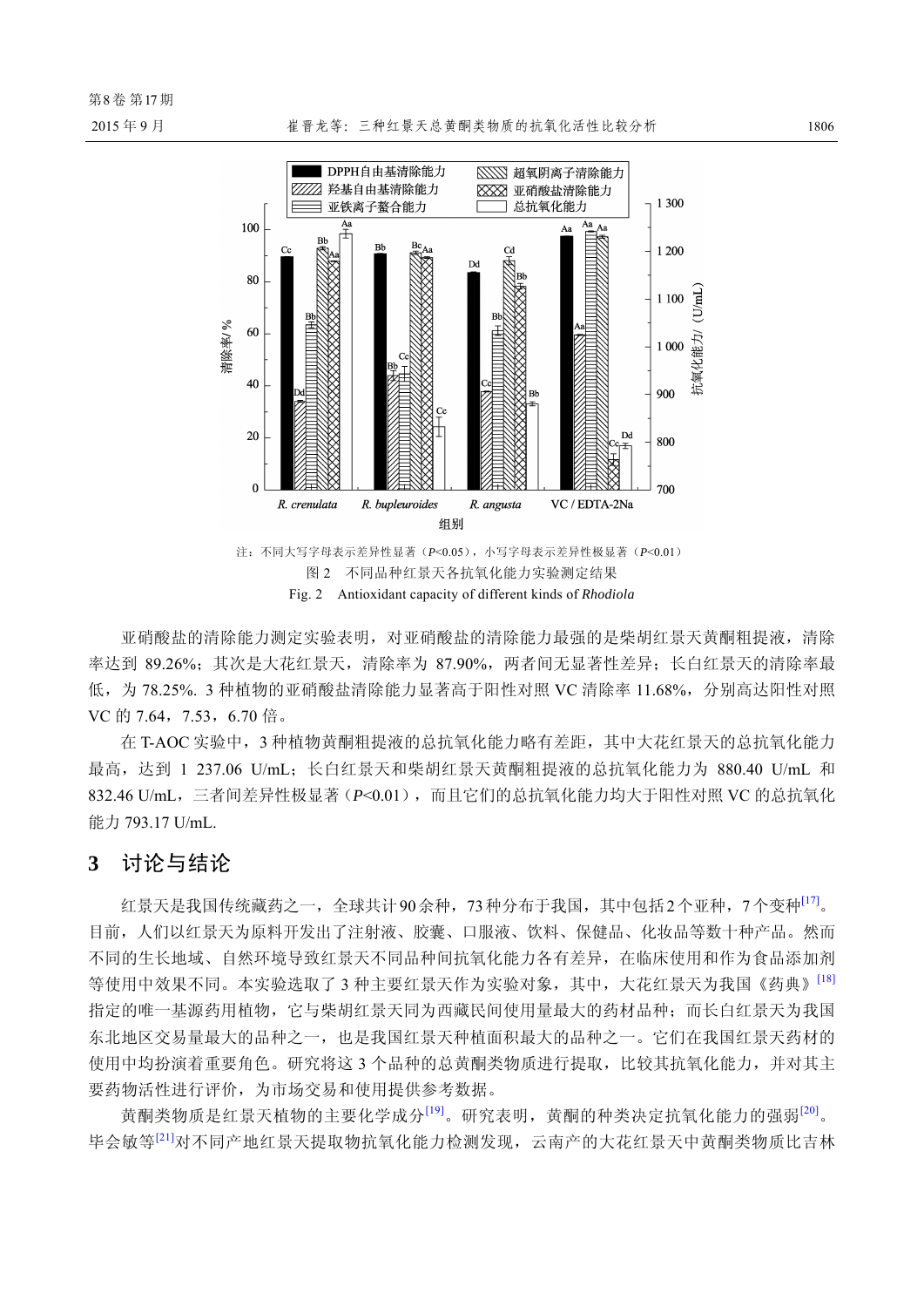和陕西红景天种类多、含量高,这与本实验得到的"大花红景天的总黄酮类物质比柴胡红景天和长白红 景天含量高"这一结果相同。同时,本实验数据显示大花红景天中总黄酮类物质的 Fe<sup>2+</sup>螯合能力、O2 · 清除能力、总抗氧化能力高于柴胡红景天;柴胡红景天中总黄酮类物质对 DPPH, ·OH-, 亚硝酸盐的清 除能力均高于大花红景天,表明大花红景天和柴胡红景天的抗氧化能力较长白红景天强,二者均可作为 良好的抗氧化剂。

#### **[**参考文献**] (References)**

- [1] ZHANG J Q, MENG S Y, ALLEN G A, et al. Rapid radiation and dispersal out of the Qinghai-Tibetan plateau of an alpine plant lineage *Rhodiola* (Crassulaceae)[J]. Molecular Phylogenetics and Evolution, 2014, 77: 147-158.
- [2] 中科院中国植物志编委会. 中国植物志[M]. 北京: 科学出版社, 1984. China Flora Editorial Board of Chinese Sciences Academy. Chinese flora[M]. Beijing: Science Press, 1984. (in Chinese)
- [3] 刘海英,仇农学,姚瑞祺,等. 我国 86 种药食两用植物的抗氧化活性及其与总酚的相关性分析[J]. 西北农林科技大 学学报, 2009, 37 (2): 173-180. LIU H Y, QIU N X, YAO R Q, et al. Correlation analysis between antioxidant capacity and total phenolic content of 86 Chinese edible herbal extracts[J]. Journal of Northwest A&F University, 2009, 37(2): 173-180. (in Chinese)
- [4] 宋月英,韩慧文,郝素云. 红景天研究进展[J]. 武警医学院学报,2013,13(1):66-68. SONG Y Y, HAN H W, HAO S Y. Progress in the research of *Rhodiola*[J]. Acta Academiae Medicinae CPAPF, 2013, 13(1): 66-68. (in Chinese)
- [5] MA C Y, TANG J, WANG H X, et al. Simultaneous determination of six active compounds in *Rhodiola* L. by RP-LC[J]. Chromatographla, 2008, 67: 383-388.
- [6] TAYADE A B, DHAR P, SHARMA M, et al. Antioxidant capacities, phenolic contents, and GC/MS analysis of *Rhodiola imbricata* edgew root extracts from trans-himalaya[J]. Journal of Food Science, 2013, 78(3): 402-410.
- [7] ALEXANDER P, REBECCA H, GEORG W, et al. Mechanism of action of *Rhodiola*, salidroside, tyrosol and triandrin in isolated neuroglial cells: an interactive pathway analysis of the downstream effects using RNA microarray data[J]. Phytomedicine, 2014, 21: 1325-1348.
- [8] SHAO K H, RACHEL P, EDZARD E. The effectiveness and efficacy of *Rhodiola rosea* L.: a systematic review of randomized clinical trials[J]. Phytomedicine, 2011, 18: 235-244.
- [9] 张彧,高云,付蓉,等. 中药红景天提取物抗氧化活性的研究[J]. 食品科学,2004,25(10):315-318. ZHANG Y, GAO Y, FU R, et al. Study on the antioxidant activity of the Chinese herb *Rhodiola sachalinensis* A. Bor extract[J]. Food Science, 2004, 25(10): 315-318. (in Chinese)
- [10] 毛绍春,李竹英. 红景天提取物在抗氧化方面的应用[J]. 研究资源开发与市场,2006,22(5):405-406. MAO S C, LI Z Y. Applied research of *Rhodiola crenulate* H. ohba extracts on antidant action[J]. Resource Development & Market, 2006, 22(5): 405-406. (in Chinese)
- [11] 曹俊岭,薛春苗,王艳梅, 等. 红景天颗粒体内外抗氧化作用研究[J]. 中国药学杂志,2014,49(14):1222-1225. CAO J L, XUE C M, WANG Y M, et al. Antioxidative effect of *Rhodiola* granules *in vitro* and *in vivo*[J]. Chinese Pharmaceutical Journal, 2014, 49(14): 1222-1225. (in Chinese)
- [12] 尤育洲, 刘慧, 仝国辉, 等. 大花红景天对小鼠生化指标的影响[J]. 毒理学杂志, 2014, 28 (4): 304-306. YOU Y Z, LIU H, TONG G H, et al. Effect of *Rhodiola* on biochemical indexes in mice[J]. Journal of Toxicology, 2014, 28(4): 304-306. (in Chinese)
- [13] LIU X L, DONG M S, CHEN X H, et al. Antioxidant activity and phenolics of an endophytic *Xylaria* sp. from *Ginkgo biloba*[J]. Food Chemistry, 2007, 105: 548-554.
- [14] WU G H, HU T, LI Z Y, et al. *In vitro* antioxidant activities of the polysaccharides from *Pleurotus tuber-regium* (Fr.) sing[J].